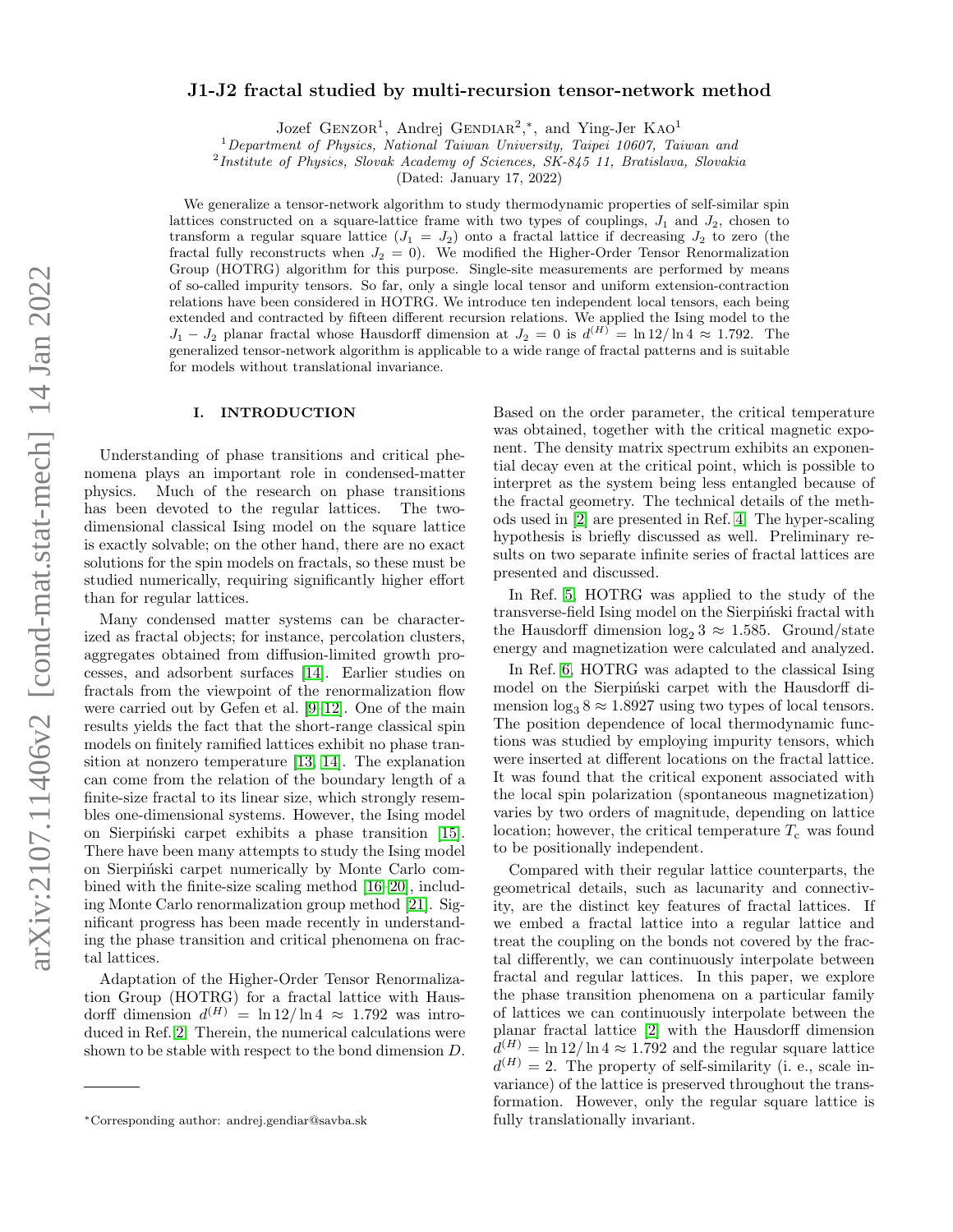Here, we develop a numerically stable technique, which can also be applicable to a family of fractal lattices with partial translational non-invariance. We call this family of lattices  $J_1-J_2$  fractals, as our technique employs two types of couplings,  $J_1$  for bonds creating the fractal (thick bonds in black, as depicted in Fig. [1\)](#page-1-0) and the remaining couplings  $J_2$  (thin bonds in red). A pure fractal lattice is obtained when specified bonds are cut by setting  $J_2 = 0$ , and a regular square lattice is recovered when  $J_1 = J_2 =$ 1.

In order to analyze the phase transitions for the spin models on the fractal, we generalized the extension scheme in HOTRG [\[1\]](#page-8-12), as we have used in Refs. [2,](#page-8-8) [4.](#page-8-9) Rather than considering only one type of the local tensor with the uniform extension relation, we introduce several types of local tensors (in this case ten), each one being extended by a different recursion relation. The recursion relations specify how to combine different tensors in order to extend the size of fractal iteratively, as required by HOTRG. The recursion relations reflect the symmetry of the self-similar lattices at every scale (i. e., scale invariance) and are compatible with the framework of the renormalization group applied to tensor network states. The computational cost scales with the bond dimension in the same way as in the two-dimensional HOTRG with a constant-factor overhead.

Local observables, such as magnetization and energy, can be implemented by means of impurity tensors. For concreteness, we focus on the Ising model on the fractal lattice shown in Fig. [1,](#page-1-0) which was recently studied by a different approach [\[2,](#page-8-8) [4\]](#page-8-9) and is meant for comparison with the current approach, which has the potential to be applied to various types of fractals.

We expect that the critical behavior may substantially change as the lattice transforms from the regular lattice to a fractal one. For example, if comparing the Ising model on the fractal and square lattices [\[2,](#page-8-8) [4\]](#page-8-9), the numerically calculated critical temperatures  $T_c$  and associated magnetic critical exponents  $\beta$  differed significantly, ated magnetic critical exponents  $\beta$  differed significantly,<br>  $T_{\rm c} \approx 1.31716, \ \beta \approx 0.0137 \ {\rm and} \ T_{\rm c} = 2/\ln(1+\sqrt{2}) =$ 2.26919...,  $\beta = 1/8 = 0.125$ , respectively.

Moreover, we observed no divergence of the specific heat at the critical temperature in the fractal-lattice Ising model, as it has to be on the regular lattice. Therefore, at some point during the transformation from the fractal to the regular lattice, the character of the phase transition must change from a weakly singular to the standard behavior, as known for the continuous (second-order) phase transition.

#### II. MODEL REPRESENTATION

First, we construct a square lattice with two types of bonds, the thick black  $(J_1)$  and the thin red  $(J_2)$ , connecting only the nearest-neighbor lattice vertices, where the spins are located. Hence, the fractal structure  $(J_1)$ and the remaining space  $(J_2)$  are comprised of black



<span id="page-1-0"></span>FIG. 1: One step of the growth process of the  $J_1-J_2$  fractal lattice. Empty circles represent the two-state Ising spins. The thick (black) lines and the thin (red) lines represent the interactions with the spin-spin coupling equal to  $J_1$  and  $J_2$ , respectively. Left: The basic  $4 \times 4$  spin cluster is composed of  $4<sup>2</sup>$  vertices, where 12 of them are connected by the  $J_1$  coupling (in black), and the remaining four spin vertices are located in the corners only, being surrounded by the  $J_2$  couplings (in red). Right: Extended cluster containing  $16^2$  vertices with  $12<sup>2</sup>$  spin vertices connected via  $J_1$  (the thick bonds in black) and the remaining  $112 (= 4 * 16 + 12 * 4)$  spin vortices with  $J_2$  coupling only (thin bonds in red).

and red bonds, respectively. The iterative structure of HOTRG follows an extension series of how to build up the (fractal) lattice. It starts from a unit cell made of  $4 \times 4$  grid of spin vertices, where 12 vertices consist of three or four bonds  $J_1$  (in black) and the remaining 4 vertices consist of four bonds  $J_2$  placed in the corners, as in Fig. [1](#page-1-0) (left). After the initial 16-spin unit cell was copied 12-times, in the next iteration step, the identical pattern needs to be formed, as depicted for the  $4 \times 4$  grid. It then becomes a  $16 \times 16$  grid with the four corners, each made of the 16-spin vertices containing  $J_2$  couplings only, in accord with Fig. [1](#page-1-0) (right). Notice that by disregarding the four corners, the expansion reduces to the process studied earlier [\[2\]](#page-8-8).

Consider the  $J_1-J_2$  fractal Ising model Hamiltonian

$$
\mathcal{H} = -J_1 \sum_{\langle ij \rangle_1} \sigma_i \sigma_j - J_2 \sum_{\langle ij \rangle_2} \sigma_i \sigma_j - h \sum_i \sigma_i, \quad (1)
$$

where the Ising variable  $\sigma$  takes the value +1 or −1, the non-negative ferromagnetic couplings  $J_1$ ,  $J_2$ , and h being the uniform external magnetic field. To distinguish the summation over  $J_1$  and  $J_2$  couplings, we separate the two sums and denote them  $\langle \rangle_1$  and  $\langle \rangle_2$ , respectively. For brevity, we do not include the magnetic-field term  $h$  in the following. The two local Boltzmann weights (between two adjacent spins) are given by

$$
\mathcal{W}_{\rm B}^{(\zeta)}\left(\sigma_i,\sigma_j\right) = \exp\left(\frac{J_{\zeta}}{k_{\rm B}T}\sigma_i\sigma_j\right),\tag{2}
$$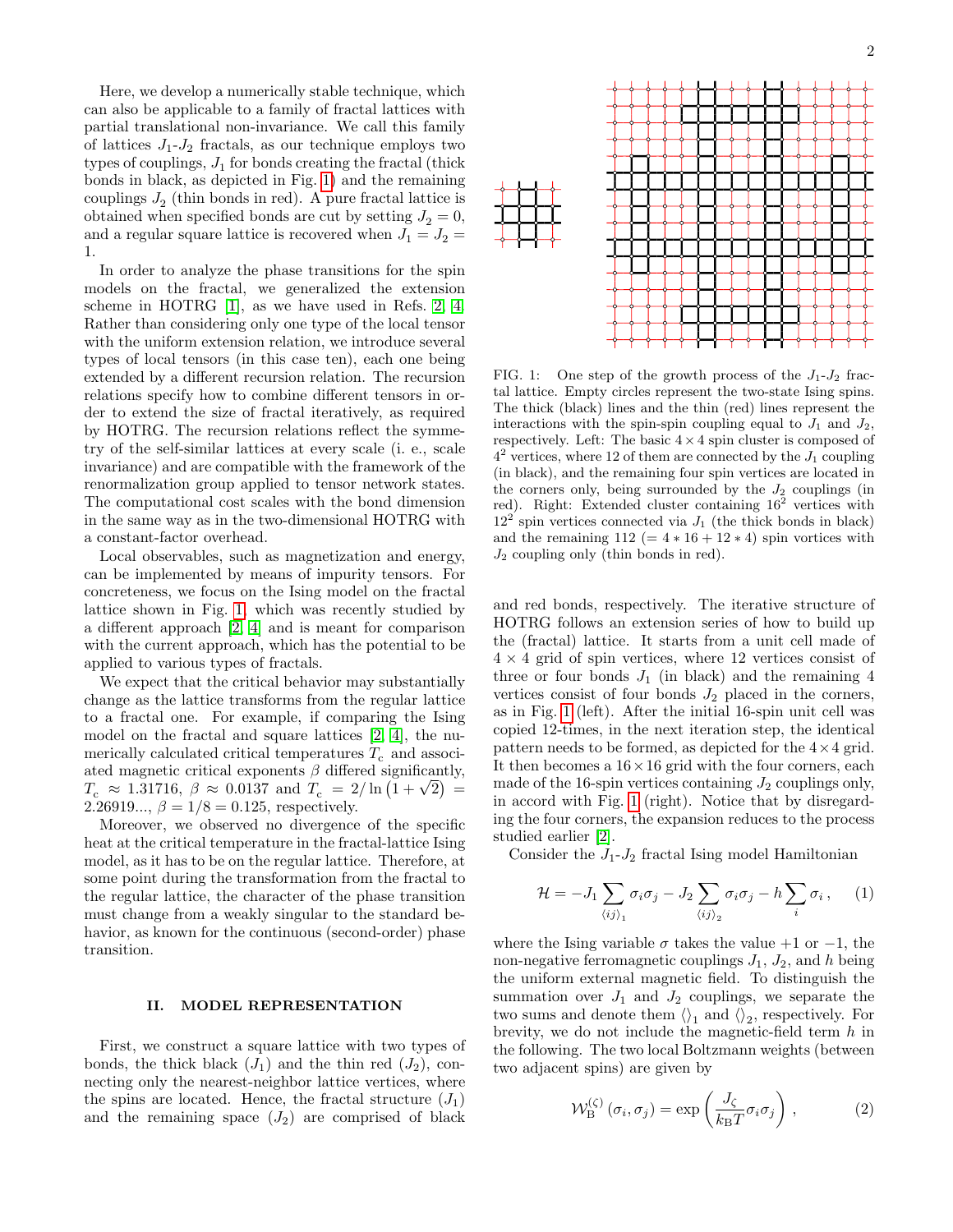where the superscript index  $\zeta = \{1, 2\}$  specifies the two types of the coupling  $J_{\zeta}$ . Here,  $k_{\text{B}}$  is the Boltzmann constant, and  $T$  is temperature. Without loss of generality, we will set  $k_B = 1$  in what follows next. The partition function is expressed as

$$
\mathcal{Z} = \sum_{\{\sigma\}} \prod_{\langle ij \rangle_{\zeta}} \mathcal{W}_{\mathrm{B}}^{(\zeta)}(\sigma_i, \sigma_j) , \qquad (3)
$$

where the sum is taken over all spin configurations  $\{\sigma\}.$ Furthermore, the bond weights  $\mathcal{W}_{\mathbf{R}}^{(\zeta)}$  $B^{(S)}$  can be re-expressed in terms of the matrix factorization

$$
\mathcal{W}_{\rm B}^{(\zeta)}\left(\sigma_i, \sigma_j\right) = \sum_{x=0}^{1} W_{\xi_i x}^{(\zeta)} W_{\xi_j x}^{(\zeta)}, \qquad (4)
$$

where the first matrix index  $\xi_i = (1 - \sigma_i)/2$  takes the values 0 or 1 if  $\sigma_i = \pm 1$ . Thus, the 2 × 2 matrix  $W^{(\zeta)}$ has the elements

$$
W^{(\zeta)} = \begin{pmatrix} \sqrt{\cosh J_{\zeta}/k_{\mathrm{B}}T} & \sqrt{\sinh J_{\zeta}/k_{\mathrm{B}}T} \\ \sqrt{\cosh J_{\zeta}/k_{\mathrm{B}}T} & -\sqrt{\sinh J_{\zeta}/k_{\mathrm{B}}T} \end{pmatrix} . \tag{5}
$$

Finally, we are ready to represent the partition function as a (non-homogeneous) tensor-network state at the  $n<sup>th</sup>$ iteration step  $(n = 0, 1, 2, 3, ...)$ 

$$
\mathcal{Z}_n = \text{Tr} \prod_{i_k} \mathcal{T}_{x_i x_i' y_i y_i'}^{[k], n} \tag{6}
$$

with the position-dependent local tensor  $\mathcal{T}^{[k],n}$  specified at lattice site  $i_k$ . Each local tensor also carries information on types of couplings  $J_1$  and  $J_2$ , which is sub-indexed by integer  $[k]$  at the vertex position i. The four surrounded indices keep the fixed ordering so that  $x_i$  (points to the left),  $x_i'$  (right),  $y_i$  (up), and  $y_i'$  (down), i.e.,

$$
\mathcal{T}_{x_i x'_i y_i y'_i}^{[k],n} = \sum_{\xi} W_{\xi x_i}^{(\zeta)} W_{\xi x'_i}^{(\zeta)} W_{\xi y_i}^{(\zeta)} W_{\xi y'_i}^{(\zeta)},\tag{7}
$$

where  $\zeta = 1$ , 2 specifies the coupling constant  $J_{\zeta}$  depending on the orientation (left, right, up, down), which is determined by the index ordering in the position-dependent local tensor  $\mathcal{T}$ .

Notice that the local tensor can take up to  $2<sup>4</sup>$  different configurations (four indices/legs of the two states). On the other hand, the tensor-network state of the current fractal structure is constructed by ten types of the local tensors  $\mathcal{T}^{[k],n=0}$ , where  $k = 1, 2, 3, \ldots, 10$ , as in Tab. [I](#page-3-0) (upper row). We initialize the local tensors at the zeroth iteration step  $(n = 0)$  as

<span id="page-2-0"></span>
$$
\mathcal{T}_{x}^{[1],n=0} = \sum_{\sigma} W_{\sigma x}^{(2)} W_{\sigma y}^{(2)} W_{\sigma y}^{(2)} W_{\sigma y}^{(2)},
$$
\n
$$
\mathcal{T}_{x}^{[2],n=0} = \sum_{\sigma} W_{\sigma x}^{(2)} W_{\sigma x}^{(2)} W_{\sigma y}^{(1)} W_{\sigma y}^{(2)},
$$
\n
$$
\mathcal{T}_{x}^{[3],n=0} = \sum_{\sigma} W_{\sigma x}^{(2)} W_{\sigma x}^{(1)} W_{\sigma y}^{(2)} W_{\sigma y}^{(2)},
$$
\n
$$
\mathcal{T}_{x}^{[4],n=0} = \sum_{\sigma} W_{\sigma x}^{(2)} W_{\sigma x}^{(1)} W_{\sigma y}^{(2)} W_{\sigma y}^{(2)},
$$
\n
$$
\mathcal{T}_{x}^{[4],n=0} = \sum_{\sigma} W_{\sigma x}^{(2)} W_{\sigma x}^{(2)} W_{\sigma y}^{(2)} W_{\sigma y}^{(2)},
$$
\n
$$
\mathcal{T}_{x}^{[5],n=0} = \sum_{\sigma} W_{\sigma x}^{(1)} W_{\sigma x}^{(2)} W_{\sigma y}^{(2)} W_{\sigma y}^{(2)},
$$
\n
$$
\mathcal{T}_{x}^{[6],n=0} = \sum_{\sigma} W_{\sigma x}^{(2)} W_{\sigma x}^{(1)} W_{\sigma y}^{(1)} W_{\sigma y}^{(2)},
$$
\n
$$
\mathcal{T}_{x}^{[7],n=0} = \sum_{\sigma} W_{\sigma x}^{(2)} W_{\sigma x}^{(1)} W_{\sigma y}^{(2)} W_{\sigma y}^{(1)},
$$
\n
$$
\mathcal{T}_{x}^{[8],n=0} = \sum_{\sigma} W_{\sigma x}^{(1)} W_{\sigma x}^{(2)} W_{\sigma y}^{(2)} W_{\sigma y}^{(1)},
$$
\n
$$
\mathcal{T}_{x}^{[9],n=0} = \sum_{\sigma} W_{\sigma x}^{(1)} W_{\sigma x}^{(2)} W_{\sigma y}^{(1)} W_{\sigma y}^{(2)},
$$
\n
$$
\mathcal{T}_{x}^{[10],n=0} = \sum_{\sigma} W_{\sigma x}^{(1)} W_{\sigma x}^{(1)} W_{\sigma y}^{
$$

#### A. Coarse-graining procedure

To consistently define the iterative extension procedure, we need to extend each of the ten local tensors according to the specific extension relation for the next iteration step  $n+1$ , as graphically summarized in Tab. [I.](#page-3-0) After the extension procedure of the ten extended tensors  $\mathcal{T}^{[k],n+1}$  is finalized, we will apply (renormalization) transformations to reduce degrees of freedom of the expanded tensors, specified later. Multiple types of the local tensors enter the extension relation for each tensor. Therefore, all the extensions for the next iteration step  $n+1$  need to be performed by means of those from the previous iteration step  $n$ , which have to be kept simultaneously, until the entire update of the tensors is completed. (The tensor  $\mathcal{T}^{[10]}$  is a special case and is extended with the copies of itself.)

As a typical example, consider the extension of the tensor  $\mathcal{T}^{[1]}$  in detail. According to Tab. [I,](#page-3-0) for obtaining the new tensor  $\mathcal{T}^{[1],n+1}$ , we contract 16 tensors at step n in total (four tensors of type  $k = 1$ , two of type  $k = 2$ , two of type  $k = 3$ , two of type  $k = 4$ , two of type  $k = 5$ , and, finally, four of type  $k = 10$ ) arranged onto a  $4 \times 4$ grid to satisfy the extended pattern  $k = 1$  for the next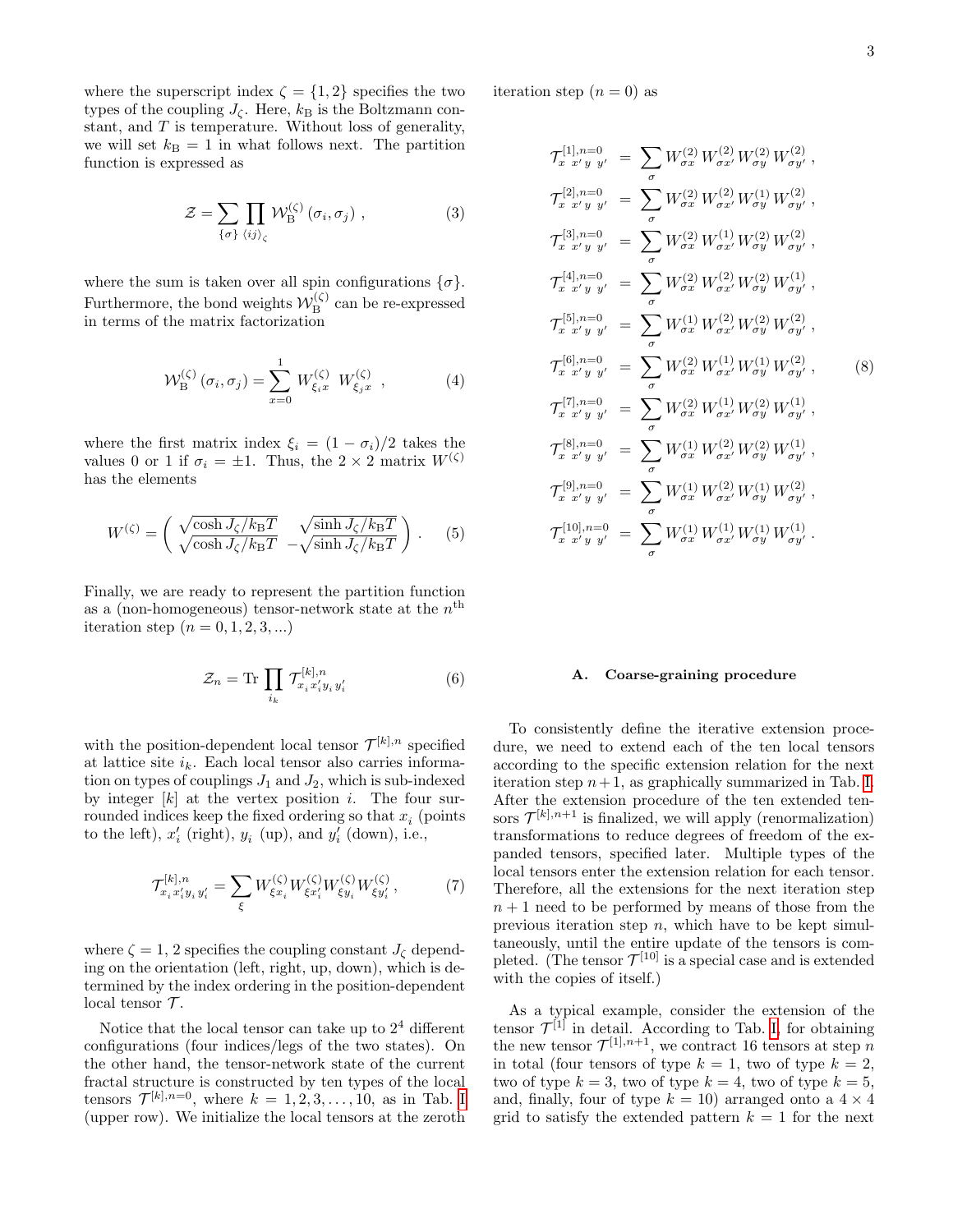

<span id="page-3-0"></span>TABLE I: (Color online) The graphical representation of the ten local tensors  $\mathcal{T}^{[k],n}$  showing the way of arrangement for the next iteration step. Upper row: Array of the local tensors at the  $n^{\text{th}}$  iteration step  $\mathcal{T}^{[k],n}$ . Lower row: The respective extension patterns specifying how the local tensors  $\mathcal{T}^{[k],n}$  are combined to form the extended tensors  $\mathcal{T}^{[k],n+1}$  for the next iteration step.

step  $n+1$ 

$$
\mathcal{T}_{(x_1x_2x_3x_4)(x'_1x'_2x'_3x'_4)(y_1y_2y_3y_4)(y'_1y'_2y'_3y'_4)}^{[1], n+1} \qquad (9)
$$
\n
$$
\begin{array}{rcl}\ny_1 & y_2 & y_3 & y_4 \\
x_1 & & y_1 & y_2 & y_3 \\
x_1 & & & y_1 & y_2 \\
x_2 & & & y_1 & y_1 \\
x_2 & & & y_1 & y_2 \\
x_3 & & & y_1 & y_2 & y_3\n\end{array}
$$
\n
$$
(9)
$$

Analogous extension relations hold for the remaining tensors, as listed in Tab. [I](#page-3-0) and more details can be found in Appendix [A.](#page-9-0)

## III. RENORMALIZATION TRANSFORMATION

One step of the coarse-gaining procedure defined by Eq. [\(9\)](#page-3-1) increases the bond dimension as the fourth power. It is, thus, numerically inefficient to exactly contract all of the 16 tensors comprising one unit cell in just a single step. A simple way of introducing an efficient approximation is to perform four steps of the HOTRG-style coarse-graining by contracting neighboring pairs of tensors at each step while specifying all the adjacent projectors, being properly matched, as depicted in Fig. [2.](#page-3-2) Notice Fig. [2,](#page-3-2) where we have introduced 15 different projectors, where six of the projectors  $(U_l, l = 1, 2, ..., 6)$ perform projections onto the external (renormalized) tensor indices/legs, whereas nine of the projectors  $(\tilde{U}_l^{},$  $l = 1, 2, \ldots, 9$ ) perform *internal* projections inside the  $4 \times 4$  tensor grid.

Now, let us demonstrate how the internal renormalization transformations  $\tilde{U}_1$  and  $\tilde{U}_2$  are calculated. By contracting the tensors  $\mathcal{T}^{[5],n}$  and  $\mathcal{T}^{[1],n}$  along the y axis, we define

$$
M_{xx'yy'}^{[5,1],n} = \sum_{i} \mathcal{T}_{x_1 x_1' y_i}^{[5],n} \mathcal{T}_{x_2 x_2' i}^{[1],n} y' \,, \tag{10}
$$

where  $x = x_1 \otimes x_2$  and  $x' = x'_1 \otimes x'_2$ . To truncate the tensor  $M^{[5,1],n}$  in accord with the higher-order singular value decomposition (HOSVD) [\[7\]](#page-8-13), the following matrix unfolding has to be prepared

<span id="page-3-3"></span>
$$
M'_{x(x'yy')}^{[5,1],n} = M_{xx'yy'}^{[5,1],n},\tag{11}
$$

<span id="page-3-1"></span>

<span id="page-3-2"></span>FIG. 2: (Color online) Graphical visualization of the extension and renormalization procedures to build up the tensor  $\mathcal{T}^{[1],n+1}$  out of the appropriate tensors  $\mathcal{T}^{[k],n}$ . In total, 15 different projectors are introduced to perform four steps of the coarse-graining in HOTRG. We stress the way of distinguishing the *external* projectors  $(U_l, l = 1, 2, ..., 6)$  which perform the projections onto the external legs from the internal projectors  $(\tilde{U}_l, l = 1, 2, \ldots, 9)$  which perform the *internal* projections within the  $4 \times 4$  grid.

We then perform the singular-value decomposition (SVD)

<span id="page-3-4"></span>
$$
M^{\prime[5,1],n} = \tilde{U}_1 \tilde{\omega}_1 \tilde{V}_1^{\dagger} , \qquad (12)
$$

where  $\tilde{U}_1$  and  $\tilde{V}_1^{\dagger}$  are unitary matrices of the respective dimensions, and  $\tilde{\omega}_1$  is a diagonal matrix with the nonnegative singular values on its diagonal ordered in the decreasing order by convention.

To obtain the internal renormalization transformation  $\tilde{U}_2$ , we contract the tensors  $\mathcal{T}^{[3],n}$  and  $\mathcal{T}^{[1],n}$  along the y axis

$$
M_{xx'yy'}^{[3,1],n} = \sum_{i} \mathcal{T}_{x_1 x_1' y}^{[3],n} \mathcal{T}_{x_2 x_2' i}^{[1],n} y' \,, \tag{13}
$$

where  $x = x_1 \otimes x_2$  and  $x' = x'_1 \otimes x'_2$ . To truncate the tensor  $M^{[3,1],n}$  by HOSVD, the following matrix unfolding is prepared

$$
M'_{x'(yy'x)}^{[3,1],n} = M_{xx'yy'}^{[3,1],n}.
$$
 (14)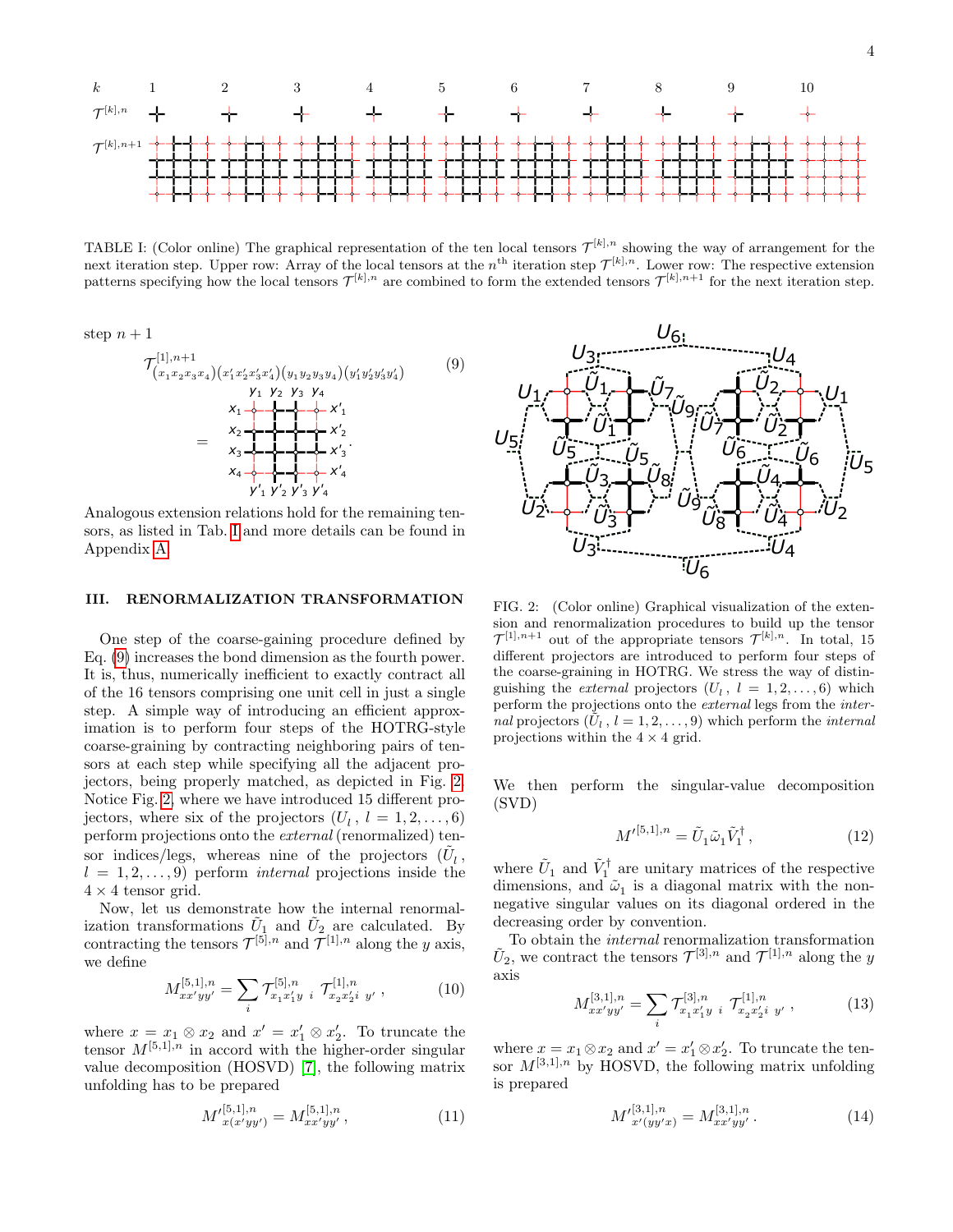Notice that this unfolding is different from Eq. [\(11\)](#page-3-3), as we optimize the right side of the contracted tensor  $M^{[3,1],n}$ , as opposed to the left side. From SVD we get

<span id="page-4-0"></span>
$$
M^{\prime[3,1],n} = \tilde{U}_2 \tilde{\omega}_2 \tilde{V}_2^{\dagger} , \qquad (15)
$$

where  $\tilde{U}_2$  and  $\tilde{V}_2^{\dagger}$  are unitary matrices, and  $\tilde{\omega}_2$  is a diagonal matrix with singular values §(ordered decreasingly). The remaining projectors are calculated similarly.

The singular values obtained by SVD in Eq. [\(12\)](#page-3-4) or Eq. [\(15\)](#page-4-0) can be used to calculate the entanglement entropy. Alternatively, we define the entanglement entropy using the singular values obtained from SVD applied directly to the tensor  $\mathcal{T}^{[1],n}$  unfolded into a matrix as  $\mathcal{T}'^{[1],n}_{x(x'yy')} = \mathcal{T}^{[1],n}_{xx'yy'}$ . Having performed the SVD  $T^{\prime [1],n} = U \omega V^{\dagger}$ , we calculate the entanglement entropy s as follows

<span id="page-4-5"></span>
$$
s = -\text{Tr }\rho \ln \rho = -\sum_{\xi=1}^{D} \frac{(\omega_{\xi})^2}{\Omega} \ln \frac{(\omega_{\xi})^2}{\Omega}, \qquad (16)
$$

where  $\rho$  is a reduced density matrix and  $\Omega = \sum_{\xi=1}^{D} (\omega_{\xi})^2$ is a normalization factor such that  $Tr \rho = 1$ .

The projectors U and  $\tilde{U}$  are obtained with the extension pattern  $(k = 1)$  corresponding to  $\mathcal{T}^{[1]}$ . However, we can consider applying these projectors uniformly to the remaining extension patterns with  $k > 1$ . With such a simple setup, the projectors' consistency at the boundaries between all the unit cells is clearly satisfied. If necessary, the *internal* projectors  $\hat{U}$  can be obtained from each extension pattern separately, which can increase numerical accuracy a bit, for the price of higher computational costs (by a constant factor at most). The external projectors U, however, have to be uniform, and we need to decide which of the projectors to apply at the boundaries of the unit cells.

We have encountered some numerical instabilities when projecting the tensor patterns with  $k \geq 2$  using the projectors obtained from  $\mathcal{T}^{[1]}$ . To improve the approximation scheme described above, we can introduce multiple sets of the external projectors. As a simple yet practical example, let us consider two sets of external projectors  $U_l^1$ ,  $U_l^2$   $(l = 1, 2, ..., 6)$ , each containing six HOTRG isometries. The projectors  $U_l^1$  are obtained as before (i. e. on  $\mathcal{T}^{[1]}$ ); however,  $U_l^2$  are obtained on the homogeneous pattern defining  $\mathcal{T}^{[10]}$ . We can then use  $U^1$ when truncating a thick leg (black) and  $U^2$  when truncating a thin leg (red). For instance, the renormalization relations of the tensors  $\mathcal{T}^{[1]}$ ,  $\mathcal{T}^{[2]}$ ,  $\mathcal{T}^{[6]}$ , and  $\mathcal{T}^{[10]}$  for the external legs are straightforward





where the projectors  $U^1$  and  $U^2$  are depicted by dashed thick (black) and thin (red) lines, respectively. The explicit form of Eqs. [\(17\)](#page-4-1)–[\(20\)](#page-4-2) is presented in Appendix [B.](#page-9-1) For completeness, we list all the projection patterns in Appendix [B](#page-9-1) as well.

#### <span id="page-4-2"></span>A. Impurity tensors

*Magnetization*: We can define the impurity tensor  $\tilde{\mathcal{T}}^{n=0}$ by inserting a spin variable  $\sigma = 1 - 2\xi$  into the local tensor with the pattern  $\mathcal{T}^{[1],n=0}$  as follows (cf. Eq. [\(8\)](#page-2-0))

<span id="page-4-4"></span>
$$
\tilde{\mathcal{T}}_{x_i x_i' y_i y_i'}^{n=0} = \sum_{\xi} (1 - 2\xi) W_{\xi x}^{(2)} W_{\xi x'}^{(2)} W_{\xi y}^{(2)} W_{\xi y'}^{(2)}.
$$
 (21)

The extension of the impurity tensor,  $\tilde{\mathcal{T}}^n \to \tilde{\mathcal{T}}^{n+1}$ , is performed by taking an average over four central vertices in the extension pattern  $\mathcal{T}^{[1],n+1}$  (cf. Eq. [\(9\)](#page-3-1))

<span id="page-4-3"></span><span id="page-4-1"></span>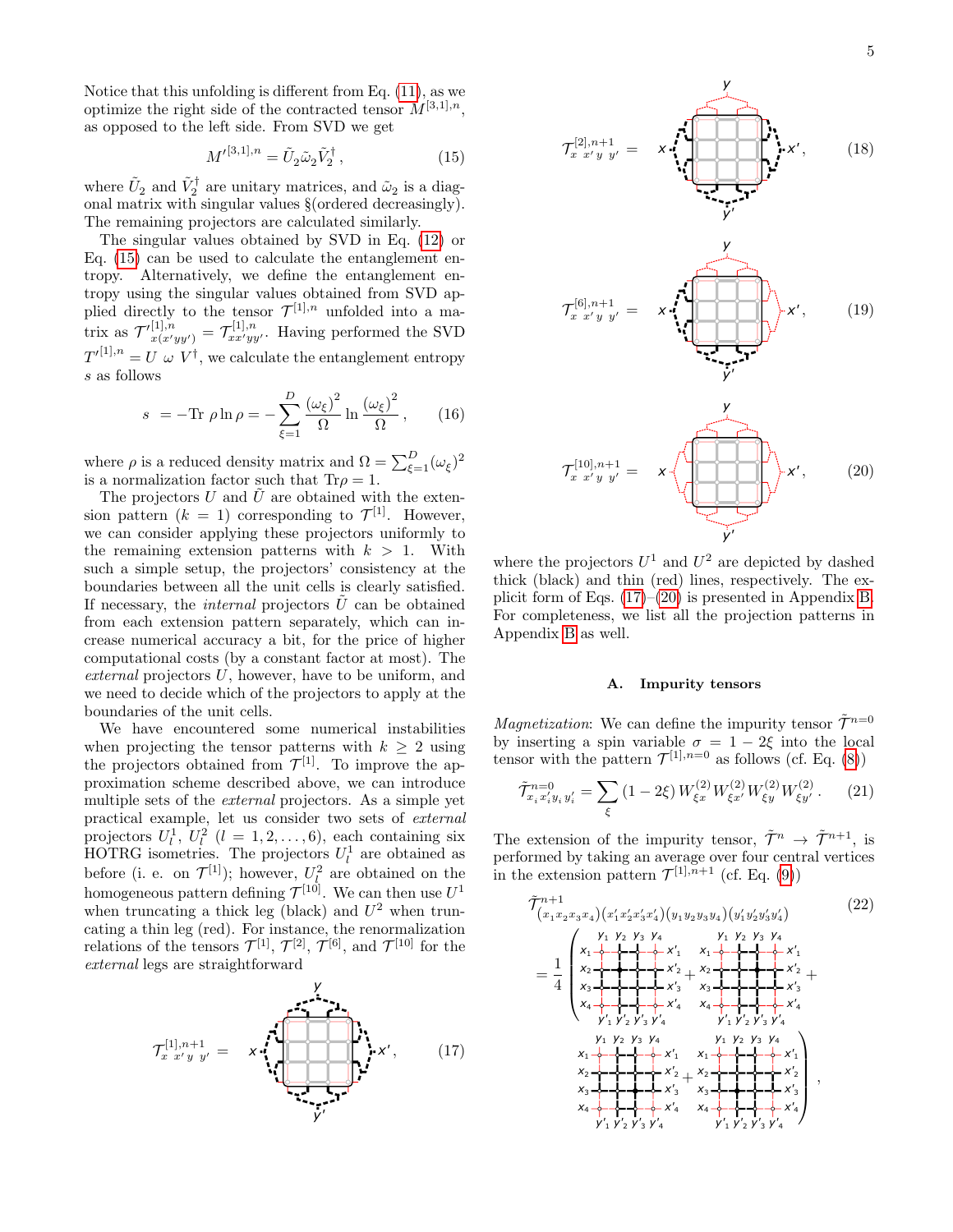where the full circles represent the inserted impurities. The explicit form of Eq. [22](#page-4-3) is presented in Appendix [C 1.](#page-10-0) Bond energy: The bond energy is proportional to the correlation between two nearest-neighbor spins. We start by defining an initial impurity tensor, as we have done for the spontaneous magnetization (see Eq. [\(21\)](#page-4-4)). Taking an average over the four bond energies at the central spins, as they correspond to the nearest-neighbor pairs. The first extension step  $(n = 0)$  is performed by taking an average over the four different neighboring pairs of the impurity tensors in the extension pattern  $\mathcal{T}^{[1],n+1}$ 

<span id="page-5-0"></span>

When  $n > 0$ , we extend the bond-energy impurity tensor according to Eq. [\(22\)](#page-4-3). The explicit form of Eq. [23](#page-5-0) is presented in Appendix [C 2.](#page-11-0)

### IV. NUMERICAL RESULTS

We are interested in the critical behavior of the  $J_1-J_2$ fractal lattice in the regime between the pure fractal lattice (i. e. when  $J_1 = 1$  and  $J_2 = 0$ ) and the regular square lattice (i. e. when  $J_1 = J_2 = 1$ ). From now on, we will set the fractal coupling to  $J_1 = 1$ , only changing  $0 \le J_2 \le 1$ .

Let us first analyze the spontaneous magnetization (see Fig. [3\)](#page-5-1), where the phase transition (critical) temperature  $T_c$  continuously increases as  $J_2$  increases. The power-law decay of the spontaneous magnetization, obtained from the impurity tensor  $\mathcal{T}^n$  at  $T \leq T_c$  and the external magnetic field  $h = 0$ , below the critical temperature follows the scaling

$$
\langle \tilde{\mathcal{T}}^n \rangle \propto (T_c - T)^\beta. \tag{24}
$$

It is important to stress the fact that the critical exponent  $\beta$  does not significantly vary within the entire interval of  $0 \leq J_2 \leq 1$  (see inset of Fig. [3\)](#page-5-1). It remains almost identical to the case of the *pure* fractal lattice  $(J_2 = 0)$ where  $\beta \approx 0.015$  until the square lattice recovers  $(J_2 =$ 1), where the exponent suddenly jumps to the expected value (exact value is  $\beta_{\text{square}} = 1/8 = 0.125$ ).

Likewise, the other critical exponent  $\delta$  associated with the induced magnetization at  $T = T_c$  and a nonzero ex-



<span id="page-5-1"></span>FIG. 3: (Color online) Critical temperature  $T_c$  with respect to  $J_2$  (for  $J_1 = 1$ ,  $D = 34$ ). Inset: The  $J_2$  dependence of the critical exponents  $\beta$  (red) and  $\delta$  (blue).

ternal magnetic field  $0 \leq h \lesssim 10^{-7}$ 

$$
\langle \tilde{\mathcal{T}}^n \rangle \Big|_{T=T_c} \propto h^{1/\delta} \,, \tag{25}
$$

does not significantly vary within  $0 \leq J_2 \lesssim 1$  (see inset of Fig. [3\)](#page-5-1). The value of  $\delta$  does not change from the pure fractal case  $\delta \approx 185$  when  $J_2 = 0$  until the square lattice recovers  $(J_2 = 1)$ , where  $\delta$  jumps to the exact value known for the square lattice  $\delta_{\text{square}} = 15$ .

In the case of the *pure* fractal lattice  $(J_2 = 0)$ , it is sufficient to employ a moderate value of the bond dimension D. Our numerical results do not change for  $D \geq 16$ . Analyzing the spontaneous magnetization, we found the critical temperature  $T_c \approx 1.31695$  and the critical exponent  $\beta \approx 0.0153951$ , which does not change for  $D = (16, 18, 20, 22, 24)$ .

When comparing the current results with the previous study [\[4\]](#page-8-9), the critical temperature is almost identical (compare to  $T_c = 1.31717$  (with  $D = 32$ ), which yields the relative difference of ∼ 0.02%. On the other hand, the magnetic exponent exhibits a larger difference at  $D = 32$ , where  $\beta = 0.01388$ , thus yielding the relative difference of  $\sim 10\%$ .

For  $J_2 = 0.99$ , we got  $T_c \approx 2.24964$  and  $\beta \approx 0.021$ (with  $D = 34$ ).

For  $J_2 = 1$  (being the regular square lattice), we got  $T_c \approx 2.26919$  and  $\beta \approx 0.128$  ( $D = 34$ ) in full agreement  $T_c \approx 2.26919$  and  $\rho \approx 0.128$  ( $D = 34$ ) in full agreement<br>with the exact solution  $T_c = 2/\ln(1 + \sqrt{2}) \approx 2.26919$ and  $\beta = 1/8 = 0.125$ . To show the bond-dimension D dependence, we plot the  $\beta$  exponent for  $J_2 = 0.99$  and  $J_2 = 1$  in Fig. [4.](#page-6-0)

For  $J_2 = 1.01$  (i. e., *inverse* fractal lattice), we got  $T_c \approx 2.28875$  and  $\beta \approx 0.5$  ( $D = 34$ ). The critical temperature  $T_c$  continues to rise, as we further increase  $J_2 > 1$ . However, the critical exponent  $\beta$  seems to be stabilized around the (mean-field) value  $\beta \approx 0.5$  in the *inverse* fractal regime when  $J_2 > 1$  (not shown, but confirmed up to  $J_2 = 1.1$  at  $D = 32$ ).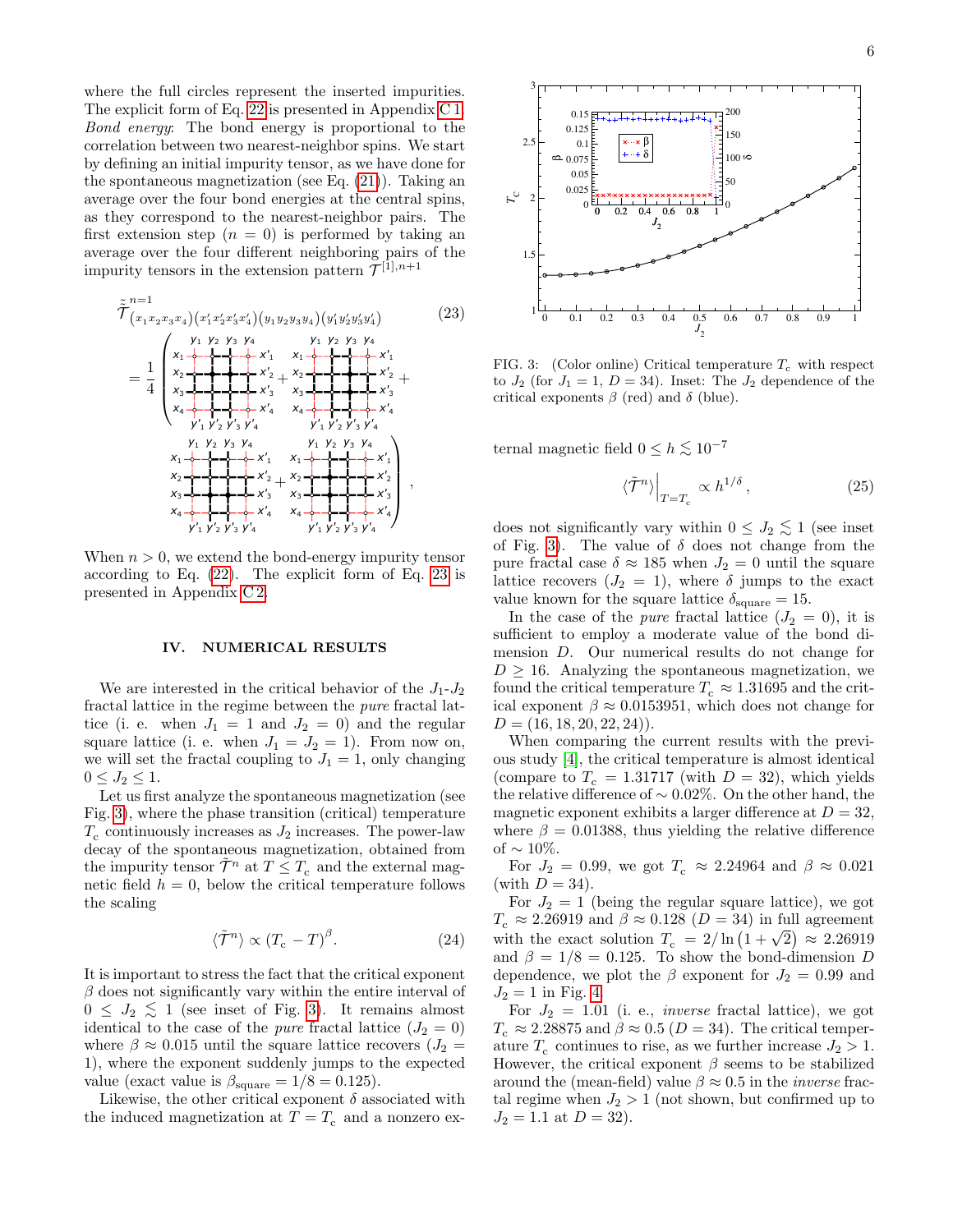

<span id="page-6-0"></span>FIG. 4: Critical exponent  $\beta$  as a function of the bond dimension D. The numerical results obtained for  $J_2 = 1$  remain close to the exact value  $\beta = 0.125$  (dashed line). If setting  $J_2 = 0.99$ , the numerical results remain close to the numerical value obtained for the pure fractal case associated with  $J_2 = 0$ , where  $\beta \approx 0.0154$  (dotted line).

If studying the magnetic-field response, we introduce a small h into the system at the critical point. For the regular square lattice  $(J_2 = 1)$ , the HOTRG method results in the critical exponent  $\delta$  with the relative error of less than one percent (with  $D = 34$ ). For the *pure* fractal lattice, we obtained  $\delta \approx 185$  (with  $D = 34$ ). Comparing them with the previous results [\[4\]](#page-8-9), we found a relative difference of  $\sim 11\%$  (the previous study yielded  $\delta \approx 206$ at  $D = 12$ ). Interestingly, close to the regular square lattice from the *pure* fractal side  $(J_2 = 0.99)$ , we obtained  $\delta \approx 129$  (with  $D = 34$ ), whereas, from the *inverse* fractal side ( $J_2 = 1.01$ ), we found  $\delta \approx 5.1$  (with  $D = 34$ ).

In order to observe phase transition, we evaluate the specific heat  $c(T) = \frac{d}{dT}u(T)$  by derivating the bond energy  $u(T) = \langle \tilde{\tilde{T}}^n \rangle$  in accord with Eq. [\(23\)](#page-5-0). The specific heat  $c(T)$  does not diverge at any value of  $J_2 < 1$ , see Fig. [5.](#page-6-1) We observe the divergence only in the case of the regular square lattice, i.e., when  $J_2 = 1$ . If  $0 \leq J_2 < 1$ , the maximum of the specific heat  $c(T)$  does not correspond to the critical point. Instead, we have confirmed and numerically verified (see Refs. [2](#page-8-8) and [4\)](#page-8-9) that the maximum of the first numerical derivative with respect to T corresponds to the critical point for all values of  $J_2 < 1$ , i.e.,

$$
T_{\rm c} = \max_{T} \left\{ \frac{\mathrm{d}}{\mathrm{d}T} c(T) \right\}.
$$
 (26)

We have also explored the vicinity of  $J_2 = 1$  and considered the cases when  $J_2 = 0.99$  and  $J_2 = 1.01$ . There, the singularity of  $c(T)$  at  $T_c$  appears only if  $J_2 = 1$ , as depicted in Fig. [6.](#page-6-2)

In order to determine the phase phase transition cor-



<span id="page-6-1"></span>FIG. 5: Temperature dependence of the specific heat  $c(T)$ for various  $J_2$  at  $D = 16$ . Notice a weak divergence of  $c(T)$ for  $J_2 < 1$  in the inflection point, which refers to the correct phase-transition temperature [\[2,](#page-8-8) [6\]](#page-8-11).



<span id="page-6-2"></span>FIG. 6: The specific heat  $c(T)$  around phase transition  $T_c$  if  $J_2 = 0.99, J_2 = 1$  and  $J_2 = 1.01$  (at  $D = 24$ ).

in Eq. [\(16\)](#page-4-5), which usually achieves full numerical convergence after  $n \approx 18$  iteration steps. We select two vales  $J_2 = 0.3$  and  $J_2 = 0.5$  (at  $D = 16$ ) to observe how the iteration steps  $n$  affect the entanglement entropy  $s(T)$ , as plotted in Fig. [7](#page-7-0) and Fig. [8,](#page-7-1) respectively. Surprisingly, the converged entanglement entropy exhibits a divergence at temperatures  $T \approx 0.68$  ( $J_2 = 0.3$ ) and  $T \approx 1.13$  ( $J_2 = 0.5$ ) which substantially differs from the expected fractal critical temperatures  $T_c \approx 1.40405$ and  $T_c \approx 1.5777$ , respectively. We have numerically confirmed for additional values of  $0 < J_2 < 1$  that the sharp maxima of the converged entanglement entropy  $n > 18$ ,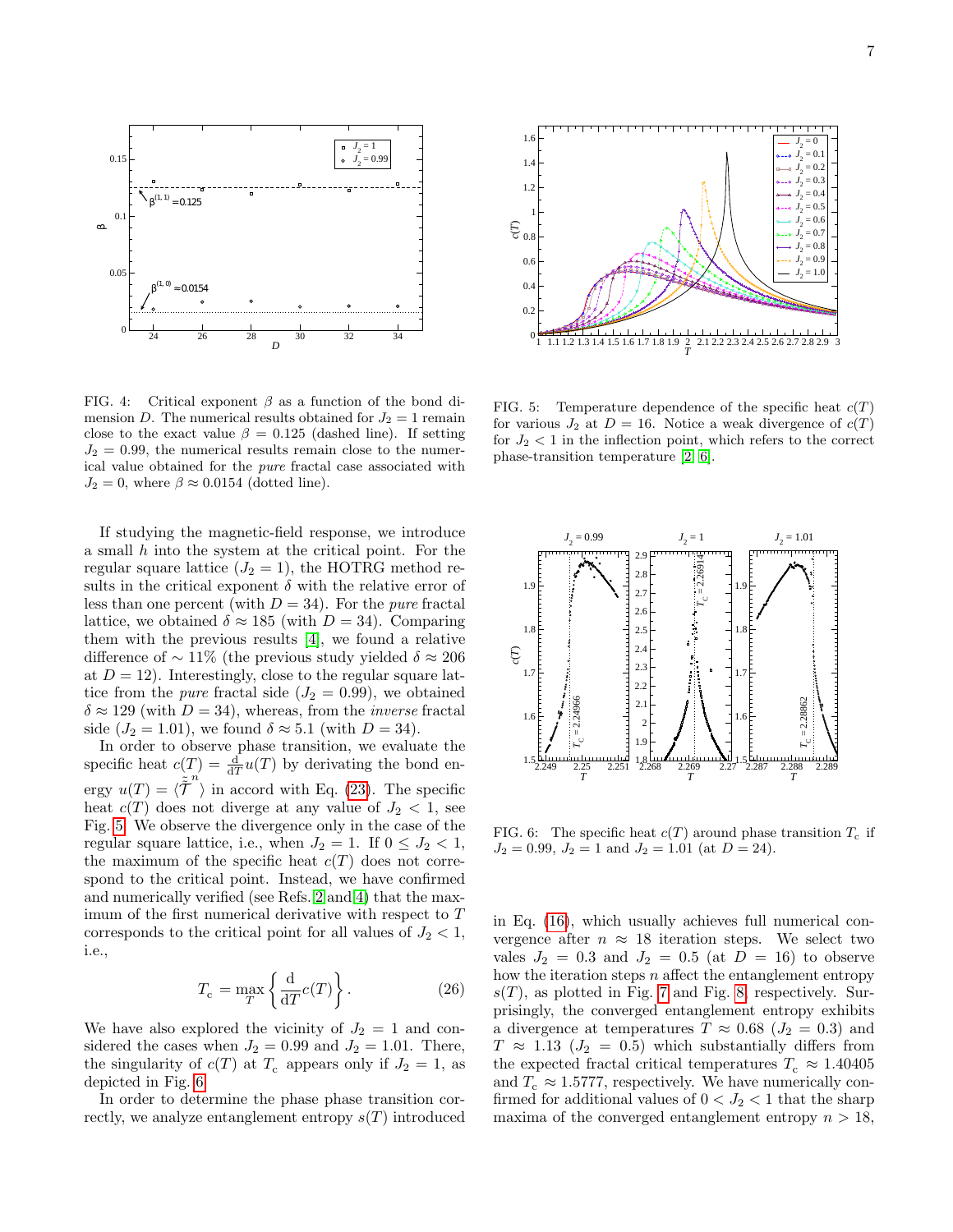

<span id="page-7-0"></span>FIG. 7: Entanglement entropy  $s(T)$  for  $J_2 = 0.3$  ( $D = 16$ ) measured at various iteration steps n. The left peak in  $s(T)$ is converged after six iterations ( $n \geq 6$ ) and is located at  $T = J_2 T_c^{(J_2=1)} \approx 0.68$ . The entanglement entropy is invariant at  $3 \leq n \leq 9$  resulting in the critical point of the fractal at  $T_c^{(J_2=0.3)} \approx 1.40405$ . The values of  $s(T)$  denoted by stars are not shown in the main plot for better visibility (for  $n =$ 7, 8, 9). Inset: the zoomed-in view, where the entropy has the fixed point at  $T_c^{(J_2=0.3)}$ .

typically associated with the phase transition, occurs at

<span id="page-7-2"></span>
$$
T = J_2 T_c^{(J_2 = 1)} = \frac{2J_2}{\ln(1 + \sqrt{2})},\tag{27}
$$

which corresponds to the critical temperature of the regular-square lattice Ising model  $T_c^{(J_2=1)}$  multiplied by the coupling  $J_2$ . The entanglement entropy  $s(T)$  at  $J_2 = 0.5$  exhibits an interesting behavior, see Fig. [8,](#page-7-1) after six iterations  $s(T)$  yields two peaks: the left peak around  $T \approx 1.13$  and the right peak around the correct fractal critical temperature  $T \approx 1.5777$  at  $J_2 = 0.5$ . If zoomingin around the fractal critical temperature, the entanglement entropy becomes invariant in between  $n = 3$  and  $n = 9$ . Such fixed-point behavior captures the correct phase transition of the fractal.

## V. CONCLUSIONS AND DISCUSSIONS

We have investigated the Ising model on a continuous family of planar self-similar lattices with two types of coupling strengths,  $J_1$  and  $J_2$ . For this purpose, we have developed a modified HOTRG technique with multiple types of local tensors; each one being extended with specific coarse-graining patterns. We focused on the way of how critical behavior of the Ising model on the self-similar lattices changes while transforming the lattice from the fractal pattern into the regular square lattice by the con-



<span id="page-7-1"></span>FIG. 8: Entanglement entropy  $s(T)$  for  $J_2 = 0.5$  ( $D =$ 16). The left peak in  $s(T)$  appears at  $T = J_2 T_c^{(J_2=1)} \approx 0.68$ . The entanglement entropy is invariant at  $T_c^{(J_2=0.5)} \approx 1.5777$ . Inset: the detail of the entropy fixed point.

FIG. 7: Examplement entropy  $\eta(1)$  for  $J = 1.3$  is the value of  $J = 1.6$ . Examplement entropy  $\eta(1)$  for  $J = 0.5$  and  $J = 2.72$  for  $J = 0.5$  and  $J = 2.72$  for  $J = 0.5$  and  $J = 2.72$  for  $J = 2.72$  is the value of  $J = 1.6$ fixing  $J_1 = 1$ ). The critical temperature  $T_c$ , as captured by the local order parameter (the spontaneous magnetization) as well as the local bond energy (the internal energy), grows continuously from  $T_c^{(J_2=0)} \approx 1.317$  (correct value for the fractal lattice as shown in Ref.  $[2, 4]$  $[2, 4]$ ) to  $T_c^{(J_2=1)} \approx 2.269$  (known exactly). Having analyzed the magnetic critical exponent  $\beta$  when tuning  $0 \leq J_2 \leq 1$ , we did not observe a continuous change of the exponent in the interval  $0.015 \lesssim \beta \leq \frac{1}{8}$ , as one would have naturally expected. Instead, we determined almost a constant value of  $\beta \approx 0.015$  on the entire interval  $0 \leq J_2 < 1$ followed by a significant discontinuous jump if  $J_2 = 1$ , where  $\beta = \frac{1}{8}$ . The other magnetic critical exponent  $\delta$  exhibited similar singular behavior. We measured a constant value of  $\delta \approx 185$  on the interval  $0 \leq J_2 < 1$ followed by a significant discontinuous jump if  $J_2 = 1$ , where  $\delta = 15$ .

The specific heat  $c(T)$  also followed qualitatively similar behavior as the magnetic exponent  $\beta$ . A sharp singularity appeared at  $J_2 = 1$  only, whereas broadened maxima of  $c(T)$  did not coincide with the correct  $T_c$  determined from the spontaneous magnetization in Fig. [3.](#page-5-1) Instead, the sharp peaks of  $\frac{d}{dT}c(T)$  referred to the correct  $T_c$  (in accord with Ref. [2\)](#page-8-8).

To address the question of why we observed the discontinuity in  $\beta$  when  $J_2 = 1$  (including analogous behavior in the specific heat), we relate the answer to the fact that the  $J_1-J_2$  model on the lattice becomes fully translationally invariant only if  $J_1 = J_2$ . Otherwise, the  $J_1-J_2$ fractals possess a weaker type of symmetry, i. e. the scale invariance. Based on our numerical observations, we conjecture that there are three classes of the behavior of the  $J_1-J_2$  fractals: (i) fractal-like when  $J_1 < J_2$  (with  $\beta \approx 0.02$ , (ii) regular square lattice when  $J_1 = J_2$  (with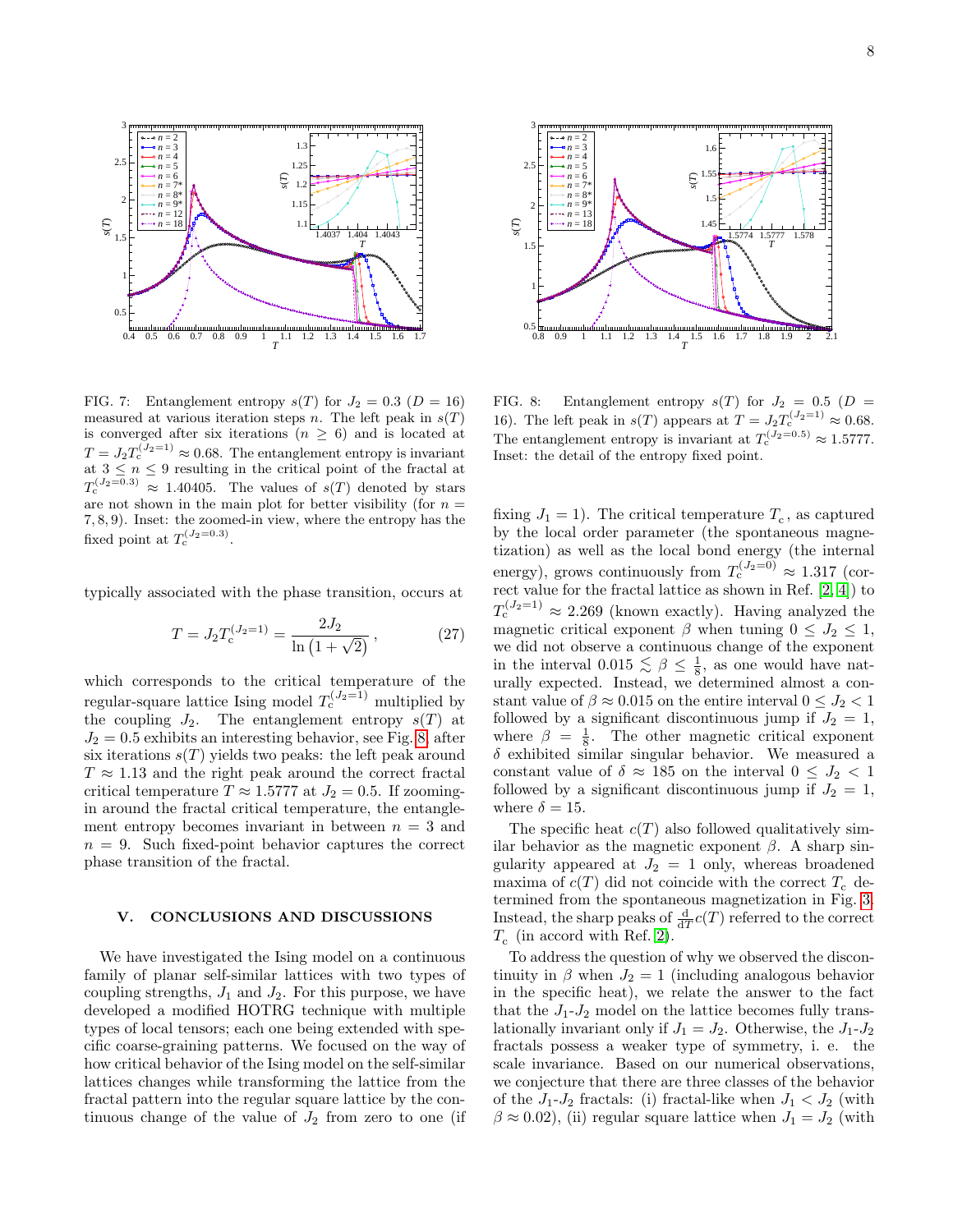$\beta = 1/8$ ), and (iii) *inverse* fractal when  $J_1 > J_2$  (with the mean-field value of  $\beta \approx 0.5$ ).

The entanglement entropy  $s(T)$  calculated from the singular values obtained as a byproduct of the SVD during the renormalization of the tensors captures the global behavior of the system. The entanglement entropy after around  $n = 18$  iteration steps corresponds to the regular square lattice, whose critical point uniformly scales with the prefactor  $J_2$  and information on the fractal structure is suppressed. However, when the number of the iteration step in HOTRG does not reach the full numerical convergence with spontaneously broken symmetry,  $s(T)$  can capture two phase transitions: (i) the one occurring inside the fractal structure which is in an agreement with the local quantities such as the spontaneous magnetization and (ii) the phase transition taking place on the homogeneous part at the critical temperature  $T = J_2 T_c^{(J_2=1)}$ , cf. Eq. [\(27\)](#page-7-2). The former case corresponds to the fixed-point-like behavior of the entanglement entropy  $s(T)$  with respect to the iteration steps  $\overline{n}$ .

Another interesting question arises: How to think about the dimensionality of the lattice, between the fractal and the regular square lattice. We propose that it might be meaningful to define an appropriate dimension, in this case, being a combination of both coupling strengths  $J_1$  and  $J_2$ . A generalized Hausdorff dimension might have been defined

$$
d_1 = \frac{\ln(12J_1 + 4J_2)}{\ln 4}.
$$
 (28)

If considering the scaling of the boundary bonds, the

- <span id="page-8-12"></span>[1] Z.Y. Xie, J. Chen, M.P. Qin, J.W. Zhu, L.P. Yang, and T. Xiang, Phys. Rev. B 86, 045139 (2012).
- <span id="page-8-8"></span>[2] J. Genzor, A. Gendiar, and T. Nishino, Phys. Rev. E 93, 012141 (2016).
- [3] S. Iino, S. Morita, N. Kawashima, Phys. Rev. B 100, 035449 (2019).
- <span id="page-8-9"></span>[4] J. Genzor, A. Gendiar, and T. Nishino, Acta Physica Slovaca 67, No.2&3, 85 (2017).
- <span id="page-8-10"></span>[5] R. Krcmar, J. Genzor, Y. Lee, H. Čenčariková, T. Nishino, and A. Gendiar, Phys. Rev. E 98, 062114 (2018).
- <span id="page-8-11"></span>[6] J. Genzor, A. Gendiar, and T. Nishino, (2019) [arXiv:1904.10645.](http://arxiv.org/abs/1904.10645)
- <span id="page-8-13"></span>[7] L. de Lathauwer, B. de Moor, J. Vandewalle, SIAM J. Matrix Anal. Appl. 21, 1324 (2000).
- [8] Phase transitions and critical phenomena, vol. 1-20, ed. C. Domb, M.S. Green, and J. Lebowitz (Academic Press, 1972-2001).
- <span id="page-8-1"></span>[9] Y. Gefen, B.B. Mandelbrot, and A. Aharony, Phys. Rev. Lett. 45, 855-858 (1980).
- [10] Y. Gefen, Y. Meir, B.B. Mandelbrot, and A. Aharony, Phys. Rev. Lett. 50, 145-148 (1983).
- [11] Y. Gefen, A. Aharony, and B.B. Mandelbrot, J. Phys. A: Math. Gen. 16, 1267-1278 (1983).

other dimension could follow the expression

$$
d_2 = 1 + \frac{\ln(2J_1 + 2J_2)}{\ln 4}.
$$
 (29)

Both formulas need to be adapted to the case when  $J_2 = 0$ . Then, irrespective of  $J_1$ , we need to recover  $d_1 = \ln 12 / \ln 4$  and  $d_2 = 1.5$  (see Ref. [2\)](#page-8-8), provided that  $J_1 \neq 0.$ 

The current study opens the door to many exciting directions of the research. HOTRG can be applied to the study of the quantum Ising model on the  $J_1-J_2$  fractals. Also, the extension to three dimensions of the correct classical spin model is possible, although computationally very complex and requiring more extensive computational resources. Moreover, the technique presented in this work is applicable to a variety of non-homogeneous lattices, including the Sierpinski carpet. In some cases, it might be desirable to employ different optimization schema of the local tensors than used here; however, the basic idea of extending multiple types of the local tensors remains valid. Apart from the typical condensed-matter applications, our technique might inspire new data compression approaches, for example, in image processing.

#### Acknowledgments

The support received from the project OPTIQUTE APVV-18-0518, EXSES APVV-16-0186, Joint Research Project SAS-MOST 108-2112-M-002-020-MY3, and VEGA Grants No. 2/0123/19 is acknowledged.

- <span id="page-8-2"></span>[12] Y. Gefen, A. Aharony, and B.B. Mandelbrot, J. Phys. A: Math. Gen. 17, 1277-1289 (1984).
- <span id="page-8-3"></span>[13] Y. Gefen, A. Aharony, Y. Shapir, and B.B. Mandelbrot, J. Phys. A 17, 435 (1984).
- <span id="page-8-0"></span>[14] J.H. Luscombe and R.C. Desai, Phys. Rev. B 32, 1614 (1985).
- <span id="page-8-4"></span>[15] A. Vezzani, J. Phys. A: Mathe. Gen. 36, 1593 (2003). (Springer, Berlin, 1982), and references therein.
- <span id="page-8-5"></span>[16] J.M. Carmona, U.M.B. Marconi, J.J. Ruiz-Lorenzo, A. Tarancón, Phys. Rev. B 58, 14387 (1998).
- [17] P. Monceau, M. Perreau, F. Hébert, Phys. Rev. B 58, 6386 (1998).
- [18] P. Monceau, M. Perreau, Phys. Rev. B 63, 184420 (2001).
- [19] G. Pruessner, D. Loison, and K.D. Schotte, Phys. Rev. B 64, 134414 (2001).
- <span id="page-8-6"></span>[20] M.A. Bab, G. Fabricius, and E.V. Albano, Phys. Rev. E 71, 036139 (2005).
- <span id="page-8-7"></span>[21] Pai-Yi Hsiao, P. Monceau, Phys. Rev. B 67, 064411 (2003).
- [22] T.W. Burkhardt and J.M.J. van Leeuwen, Real-space renormalization, Topics in Current Physics 30 (Springer, Berlin, 1982), and references therein.
- [23] M. Perreau, Phys. Rev. B **96**, 174407 (2017), and references therein.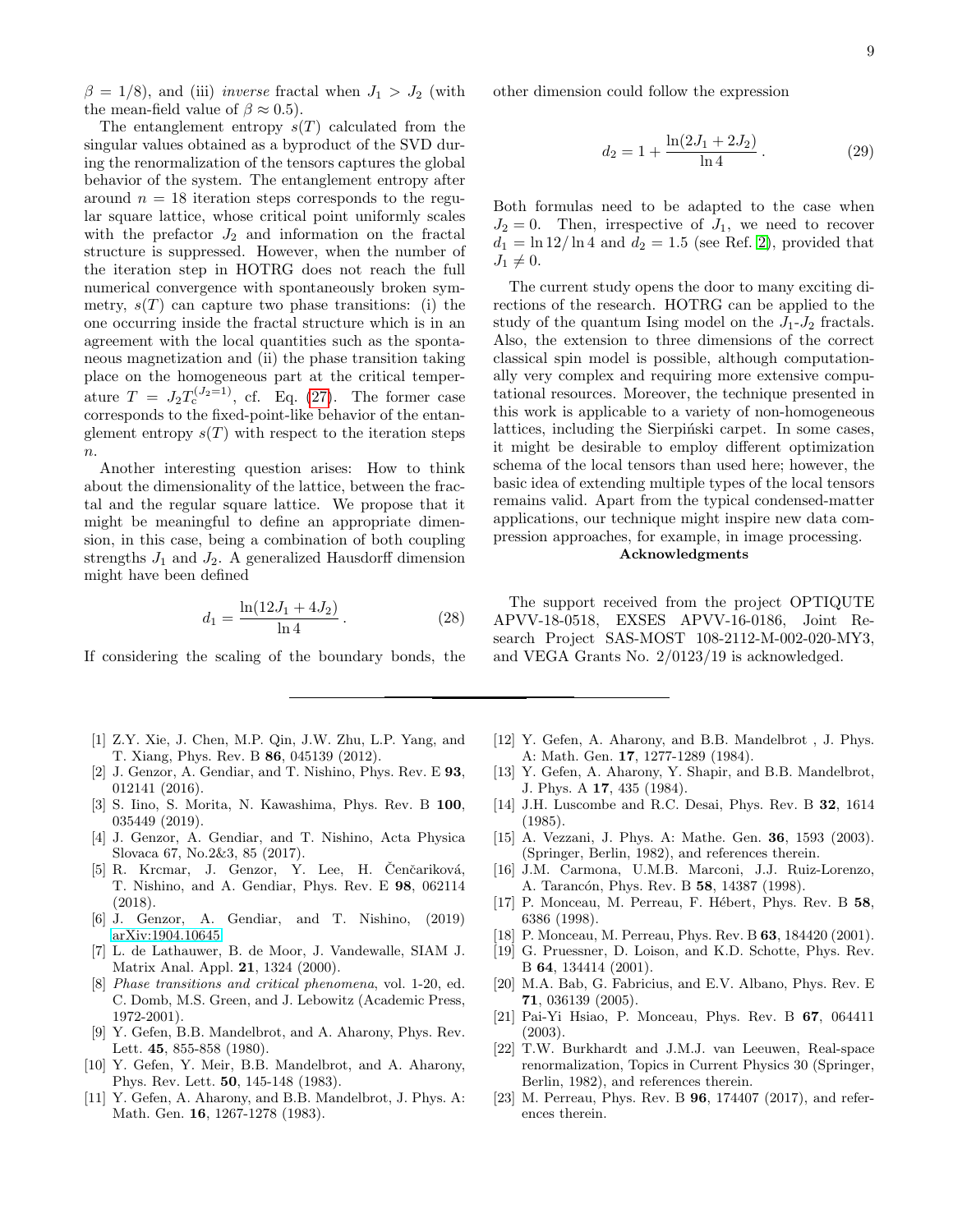- [24] R. J. Baxter, Exactly Solved Models in Statistical Mechanics (Academic Press, London, 1982).
- [25] R. Krcmar, A. Gendiar, K. Ueda, and T. Nishino, J. Phys. A: Math. Theor. 41 125001 (2008).

#### <span id="page-9-0"></span>Appendix A: Extension Patterns

Each of the ten tensor types can be extended by means of a different extension relation (see Table [I\)](#page-3-0). For instance, the extension formula for the tensor type  $\mathcal{T}^{[k=1]}$ is shown in Eq.  $(9)$ .

Consider the extension of the tensor  $\mathcal{T}^{[1]}$  in detail. As seen from Table [I,](#page-3-0) to obtain the new tensor  $\mathcal{T}^{[1],n+1}$ , one needs to contract 16 tensors in total (four tensors of type 1, two of type 2, two of type 3, two of type 4, two of type 5, and finally four of type 10) arranged on a  $4 \times 4$  grid according to the specified pattern

<span id="page-9-2"></span>
$$
\mathcal{T}_{(x_1x_2x_3x_4)(x'_1x'_2x'_3x'_4)(y_1y_2y_3y_4)(y'_1y'_2y'_3y'_4)} = (A1)
$$
\n
$$
\mathcal{T}_{x_1a y_1d}^{[10],n} \mathcal{T}_{a b y_2e}^{[5],n} \mathcal{T}_{b c y_3f}^{[3],n} \mathcal{T}_{c x'_1y_4g}^{[10],n}
$$
\n
$$
= \sum_{\substack{\text{abcdefghi} \ \text{r}_{x_2b}^{[2],n} \text{d} \ k}} \mathcal{T}_{x_3b k}^{[1],n} \mathcal{T}_{(x_1b,n}^{[1],n} \mathcal{T}_{(x_1b,n}^{[1],n} \mathcal{T}_{(x_2b n}^{[2],n})}
$$
\n
$$
\mathcal{T}_{x_3b k}^{[2],n} \mathcal{T}_{(x_1b,n}^{[1],n} \mathcal{T}_{(x_1b,n}^{[1],n} \mathcal{T}_{(x_1b,n}^{[1],n} \mathcal{T}_{(x_1b n}^{[1],n})},
$$
\n
$$
\mathcal{T}_{x_4v}^{[10],n} \mathcal{T}_{x_4v}^{[5],n} \mathcal{T}_{v w s y'_2}^{[5],n} \mathcal{T}_{w x t y'_3}^{[10],n} \mathcal{T}_{x_4u y'_4}^{[10],n}
$$

Here, we list all ten extension relations in an abbreviated form where we omitted all the tensor indices except for the tensor-type index (in square brackets) and the iteration step  $n$  (the omitted tensor indices are identical to those in Eq. [\(A1\)](#page-9-2) in all the remaining formulas). The new tensors  $\mathcal{T}^{[k],n+1}$  have been obtained from the preceding iteration step, out of the tensors  $\mathcal{T}^{[k],n}$ , where  $k = 1, 2, \ldots, 10$ . Each extension relation specifies the pattern of the 16 previously prepared tensors  $\mathcal{T}^n$  on a  $4 \times 4$  grid (on the right-hand side of the formulas below), which are needed to obtain the extended  $\mathcal{T}^{n+1}$  tensors of each type (on the left-hand side).

$$
T^{[1],n+1} \leftarrow \begin{pmatrix} T^{[10]} & T^{[10]} & T^{[11]} & T^{[11]} \\ T^{[10]} & T^{[11]} & T^{[11]} & T^{[11]} \\ T^{[10]} & T^{[10]} & T^{[10]} & T^{[10]} \\ T^{[10]} & T^{[10]} & T^{[10]} & T^{[10]} \end{pmatrix}^{n},
$$
\n
$$
T^{[2],n+1} \leftarrow \begin{pmatrix} T^{[10]} & T^{[10]} & T^{[10]} & T^{[10]} \\ T^{[10]} & T^{[11]} & T^{[11]} & T^{[11]} \\ T^{[10]} & T^{[11]} & T^{[11]} & T^{[11]} \\ T^{[10]} & T^{[10]} & T^{[10]} \end{pmatrix}^{n},
$$
\n
$$
T^{[3],n+1} \leftarrow \begin{pmatrix} T^{[10]} & T^{[11]} & T^{[11]} & T^{[10]} \\ T^{[10]} & T^{[11]} & T^{[11]} & T^{[10]} \\ T^{[10]} & T^{[11]} & T^{[11]} & T^{[10]} \\ T^{[10]} & T^{[11]} & T^{[11]} & T^{[10]} \\ T^{[10]} & T^{[11]} & T^{[11]} & T^{[11]} \\ T^{[10]} & T^{[11]} & T^{[11]} & T^{[11]} \\ T^{[10]} & T^{[11]} & T^{[11]} & T^{[11]} \\ T^{[10]} & T^{[11]} & T^{[11]} & T^{[11]} \\ T^{[10]} & T^{[11]} & T^{[11]} & T^{[11]} \\ T^{[10]} & T^{[11]} & T^{[11]} & T^{[11]} \\ T^{[10]} & T^{[11]} & T^{[11]} & T^{[11]} \\ T^{[10]} & T^{[11]} & T^{[11]} & T^{[11]} \\ T^{[10]} & T^{[11]} & T^{[11]} & T^{[11]} \\ T^{[10]} & T^{[11]} & T^{[11]} & T^{[11]} \\ T^{[10]} & T^{[11]} & T^{[11]} & T^{[11]} \\ T^{[10]} & T^{[11]} & T^{[11]} & T^{[11]} \\ T^{[1
$$

## <span id="page-9-1"></span>Appendix B: Projection Patterns

After the extension process, the external legs are projected by the two sets of the *external* projectors  $U_l^1, U_l^2$  $(l = 1, 2, \ldots, 6)$ . We use  $U^1$  when projecting thick legs (in black) and  $U^2$  when projecting thin legs (in red). For example, the projections for the tensor types  $\mathcal{T}^{[k=1]}$ ,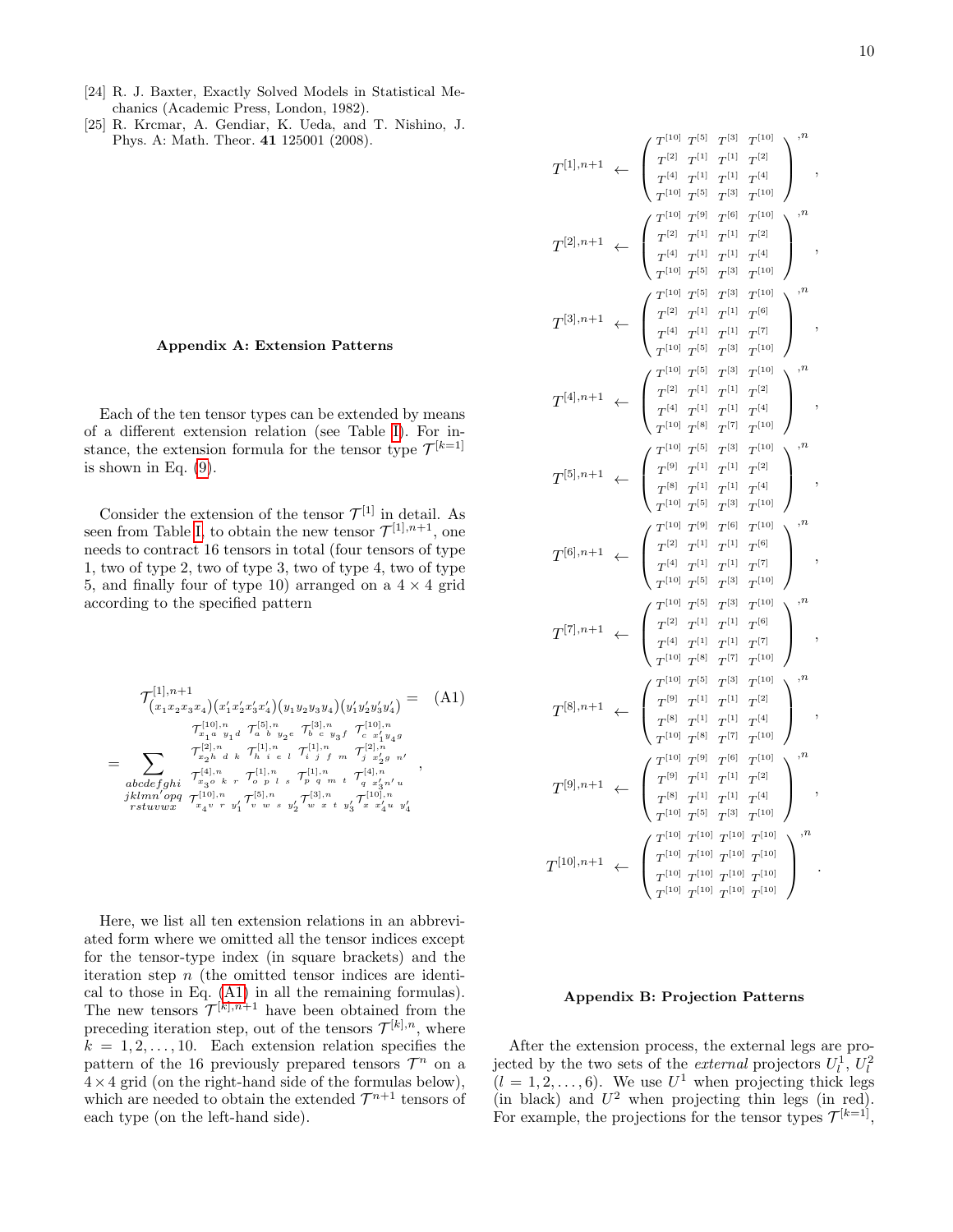$\mathcal{T}^{[k=2]}$ ,  $\mathcal{T}^{[k=6]}$ , and  $\mathcal{T}^{[k=10]}$  are performed as follows

<span id="page-10-1"></span>
$$
\mathcal{T}_{x}^{[1],n+1} = \qquad (B1)
$$
\n
$$
\mathcal{T}_{x}^{[1],n+1} = \qquad (B1)
$$
\n
$$
\mathcal{T}_{(x_1 x_2 x_3 x_4)(x'_1 x'_2 x'_3 x'_4)(y_1 y_2 y_3 y_4)(y'_1 y'_2 y'_3 y'_4)}
$$
\n
$$
= \sum_{\substack{x_1 x_2 x_3 x_4 x_5 x_6 \ x'_1 x'_2 x'_3 x'_4 \ y'_1 x'_2 x'_3 x'_4}} \qquad \frac{U_{1,(x'_1 x'_2)x'_5}^{11} U_{2,(x'_3 x'_4)x'_6}^{11} U_{5,(x'_5 x'_6)x'_7}}{U_{3,(y_1 y_2)y_5}^{11} U_{4,(y_3 y_4)y_6}^{11} U_{6,(y_5 y_6)y}^{11}}
$$
\n
$$
\frac{y_1 y_2 y_3 y_4 y_5 y_6}{y_1 y'_2 y'_3 y'_4 y'_5 y'_6} \qquad \frac{U_{3,(y'_1 y'_2)y'_5}^{11} U_{4,(y'_3 y'_4)y'_6}^{11} U_{6,(y'_5 y'_6)y'_7}}{U_{3,(y'_1 y'_2)y'_5}^{11} U_{4,(y'_3 y'_4)y'_6}^{11} U_{6,(y'_5 y'_6)y'_7}}
$$
\n(B1)

$$
\mathcal{T}_{x}^{[2],n+1} = (B2)
$$
\n
$$
\tau_{x'y}^{[2],n+1} = \tau_{(x_1 x_2 x_3 x_4)(x'_1 x'_2 x'_3 x'_4)(y_1 y_2 y_3 y_4)(y'_1 y'_2 y'_3 y'_4)}
$$
\n
$$
= \sum_{x_1 x_2 x_3 x_4 x_5 x_6} U_{1,(x_1 x_2) x_5}^{1, (x_1 x_2 x_3 x_4) x_6 U_{5,(x_5 x_6)x}^{1, (x_5 x_6)x}}
$$
\n
$$
= \tau_{x'_1 x'_2 x'_3 x'_4 x'_5 x'_6} U_{3,(y_1 y_2) y_5}^{2, (y_2 x'_3 x'_4) x'_6 U_{5,(x'_5 x'_6)x'}^{1, (y'_3 x'_4) x'_6 U_{5,(y'_5 y_6)y'}} y'_1 y'_2 y'_3 y'_4 y'_5 y'_6
$$
\n
$$
= \tau_{x'_1 x'_2 x'_3 x'_4 x'_5 x'_6} U_{3,(y'_1 y'_2) y'_5}^{1, (y'_2 y'_6 U'_{4,(y'_3 y'_4) y'_6 U'_{6,(y'_5 y'_6)y'}} y'_1 y'_2 y'_3 y'_4 y'_5 y'_6
$$
\n
$$
(B2)
$$

$$
\mathcal{T}_{x}^{[6],n+1} = (B3)
$$
\n
$$
= \sum_{\substack{x_1, x_2, x_3, x_4 \in \mathcal{F}_6 \\ x_1^2 \leq x_3^2 x_4 \leq x_5^2 x_6}} \frac{\mathcal{T}_{(x_1, x_2, x_3, x_4)(x_1, x_2^2, x_3^2, x_4)(x_1^2, x_2^2, x_3^2, x_4^2)}}{\mathcal{U}_{1, (x_1, x_2^2, x_5^2)}^2 \mathcal{U}_{2, (x_3, x_4)^2 \in \mathcal{G}_6(x_5^2, x_6^2)}} \mathcal{U}_{3, (x_1, x_1^2, x_2^2, x_3^2, x_4^2, x_6^2)}^2 \mathcal{U}_{3, (x_1^2, x_2^2, x_4^2, x_6^2)}^2 \mathcal{U}_{3, (x_1^2, x_2^2, x_4^2, x_6^2)}^2 \mathcal{U}_{3, (x_1^2, x_2^2, x_4^2, x_6^2)}^2 \mathcal{U}_{3, (x_1^2, x_2^2, x_4^2, x_6^2)}^2 \mathcal{U}_{3, (x_1^2, x_2^2, x_4^2, x_6^2)}^2 \mathcal{U}_{3, (x_1^2, x_2^2, x_4^2, x_6^2)}^2 \mathcal{U}_{3, (x_1^2, x_2^2, x_4^2, x_6^2)}^2 \mathcal{U}_{3, (x_1^2, x_2^2, x_4^2, x_6^2)}^2 \mathcal{U}_{3, (x_1^2, x_2^2, x_4^2, x_6^2)}^2 \mathcal{U}_{3, (x_1^2, x_2^2, x_4^2, x_6^2)}^2 \mathcal{U}_{3, (x_1^2, x_2^2, x_4^2, x_6^2)}^2 \mathcal{U}_{3, (x_1^2, x_2^2, x_4^2, x_6^2)}^2 \mathcal{U}_{3, (x_1^2, x_2^2, x_4^2, x_6^2)}^2 \mathcal{U}_{3, (x_1^2, x_2^2, x_4^2, x_6^2)}^2 \math
$$

 ${\cal T}_{r}^{[10],n+1}$  $x x' y y' =$  (B4) =  $\sum$  $x_1x_2x_3x_4x_5x_6$ x  $\overline{\phantom{a}}$  $\frac{x_1' x_2' x_3' x_4' x_5' x_6'}{y_1 y_2 y_3 y_4 y_5 y_6}$ 7 ĭ ï ĭ ĭ  $y_1^{\bar\jmath}y_2^{\bar\jmath}y_3^{\bar\jmath}y_4^{\bar\jmath}y_5^{\bar\jmath}y_6^{\bar\jmath}$  $\mathcal{T}^{[10],n+1}_{\left(x_1x_2x_3x_4\right)\left(x'_1x'_2x'_3x'_4\right)\left(y_1y_2y_3y_4\right)\left(y'_1y'_2y'_3y'_4\right)}$  $U^2_{1,(x_1x_2)x_5}U^2_{2,(x_3x_4)x_6}U^2_{5,(x_5x_6)x}$  $U^2_{1,(x_1'x_2')x_5'}U^2_{2,(x_3'x_4')x_6'}U^2_{5,(x_5'x_6')x'}$  $U_{3,(y_1y_2)y_5}^2U_{4,(y_3y_4)y_6}^2U_{6,(y_5y_6)y_5}^2$  $U^2_{3,(y_1^{\prime}y_2^{\prime})y_5^{\prime}}U^2_{4,(y_3^{\prime}y_4^{\prime})y_6^{\prime}}U^2_{6,(y_5^{\prime}y_6^{\prime})y^{\prime}}$ .

Next, we abbreviate the notation by omitting all the tensor indices except for the tensor-type index (in square brackets) and the iteration step  $n$  (the omitted tensor indices are the same as in Eq. [\(B1\)](#page-10-1) in each of the formulas). For brevity, we also omit the repeated  $U$  and list the corresponding indices in the form of the  $4 \times 3$  matrices instead.

$$
\mathcal{T}^{[1],n+1} \leftarrow \sum \mathcal{T}^{[1],n+1} U^{\begin{pmatrix} 1, & 1, & 1 \\ 1, & 1, & 1 \\ 1, & 1, & 1 \\ 1, & 1, & 1 \\ 2, & 2, & 2 \\ 1, & 1, & 1 \end{pmatrix}}_{1,\quad 1,\quad 1} \right),
$$
\n
$$
\mathcal{T}^{[2],n+1} \leftarrow \sum \mathcal{T}^{[2],n+1} U^{\begin{pmatrix} 1, & 1, & 1 \\ 1, & 1, & 1 \\ 2, & 2, & 2 \\ 1, & 1, & 1 \\ 1, & 1, & 1 \end{pmatrix}}_{1,\quad 1,\quad 1} \right),
$$
\n
$$
\mathcal{T}^{[3],n+1} \leftarrow \sum \mathcal{T}^{[3],n+1} U^{\begin{pmatrix} 1, & 1, & 1 \\ 2, & 2, & 2 \\ 1, & 1, & 1 \\ 1, & 1, & 1 \\ 2, & 2, & 2 \end{pmatrix}}_{1,\quad 1,\quad 1} \right),
$$
\n
$$
\mathcal{T}^{[5],n+1} \leftarrow \sum \mathcal{T}^{[5],n+1} U^{\begin{pmatrix} 1, & 1, & 1 \\ 1, & 1, & 1 \\ 1, & 1, & 1 \\ 1, & 1, & 1 \end{pmatrix}}_{1,\quad 1,\quad 1} \right),
$$
\n
$$
\mathcal{T}^{[6],n+1} \leftarrow \sum \mathcal{T}^{[6],n+1} U^{\begin{pmatrix} 1, & 1, & 1 \\ 1, & 1, & 1 \\ 2, & 2, & 2 \\ 2, & 2, & 2 \\ 1, & 1, & 1 \end{pmatrix}}_{1,\quad 1,\quad 1} \right),
$$
\n
$$
\mathcal{T}^{[7],n+1} \leftarrow \sum \mathcal{T}^{[7],n+1} U^{\begin{pmatrix} 1, & 1, & 1 \\ 2, & 2, & 2 \\ 1, & 1, & 1 \\ 1, & 1, & 1 \end{pmatrix}}_{1,\quad 1,\quad 1} \right),
$$
\n
$$
\mathcal{T}^{[8],n+1} \leftarrow \sum \mathcal{T}^{[8],n+1} U^{\begin{pmatrix}
$$

# Appendix C: Extensions of impurity tensors

## <span id="page-10-0"></span>1. Magnetization

The extension of the impurity tensor  $\tilde{\mathcal{T}}^n$  is performed by taking an average over four central spins of the impu